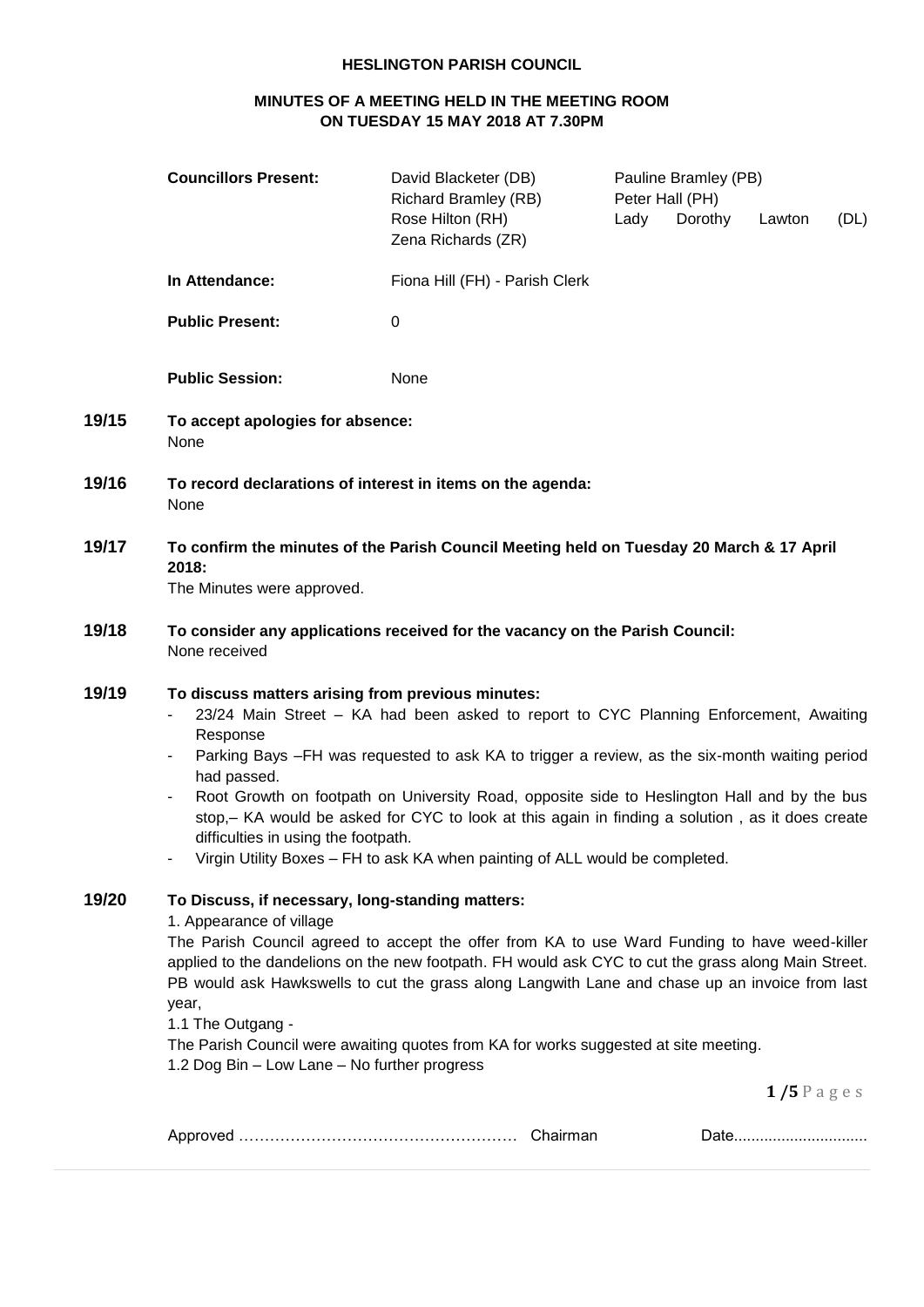1.3 The Lodge Parking –

FH asked to write "The Parish Council is grateful to The Lodge for your proactive approach in increasing the signage and hope this will give a successful outcome."

2. Highway Matters –

Sunken road outside The Deramore public house – No update received from KA

Potholes had been marked down Common Lane, Long Lane and Langwith Stray.

ZR reported that the road at the traffic lights, Church Lane, Field Lane junction, had again sunk and cars had been noted to be "grounding" on LHS approach to village. FH to report to KA for investigation.

The Parish Council noted buses (No 66/66A) on University Road were often waiting at the bus stop on University Road in convoy. This encouraged dangerous manoeuvres by car drivers, and would be raised at the Good Neighbours Forum.

3. City of York Council

3.1 Local Plan - The Parish Council had submitted their response and thanked RH for her help in submitting to CYC.

3.2 Article 4 (2) Direction

FH was asked to contact Nick Allen, as a response had not been received.

3.3 CYC Community Governance Review – FH was asked to keep following this up

4. University of York

4.1 Antisocial Behaviour – No further incidents reported

5. Neighbourhood Planning

DB gave an update on progress, along with a finance report.

6. Communication

- Website – Up to date with information received

- Newsletter – PH was thanked for producing the newsletter.

The recent edition had been printed on two pages by mistake.

**19/21 To receive any matters raised by members of public:** 

None

## **19/22 To report and make relevant recommendations on new planning applications:**

Letter A:We support the application

Letter B: We have no objections

Letter C: We do not object but wish to make comments or seek safeguards as set out overleaf Letter D: We object on the planning grounds set out overleaf

1. 18/00672/FUL Sandal House, 29A Main Street

Letter C, Unanimous

The Parish Council have No Objection to the extension, but Objects to the rendering and wishes to make comment on the access.

The hard standing e.g. reposed block driveway must be water permeable so as not to add to the run off into the road as well as being environmentally friendly.

The rendering does not complement the vernacular forms, scale and character of buildings in the village.

2. 18/00653/TCA 29 Heslington Lane

This application is not in this parish

3. 18/00717/FUL OS Fields 3961 and 5065 West of Holmefield Lane Letter B: No Objections, Unanimous

# **19/23 To report planning decisions by City of York Council:**

**2 /5** P a g e s

|--|--|--|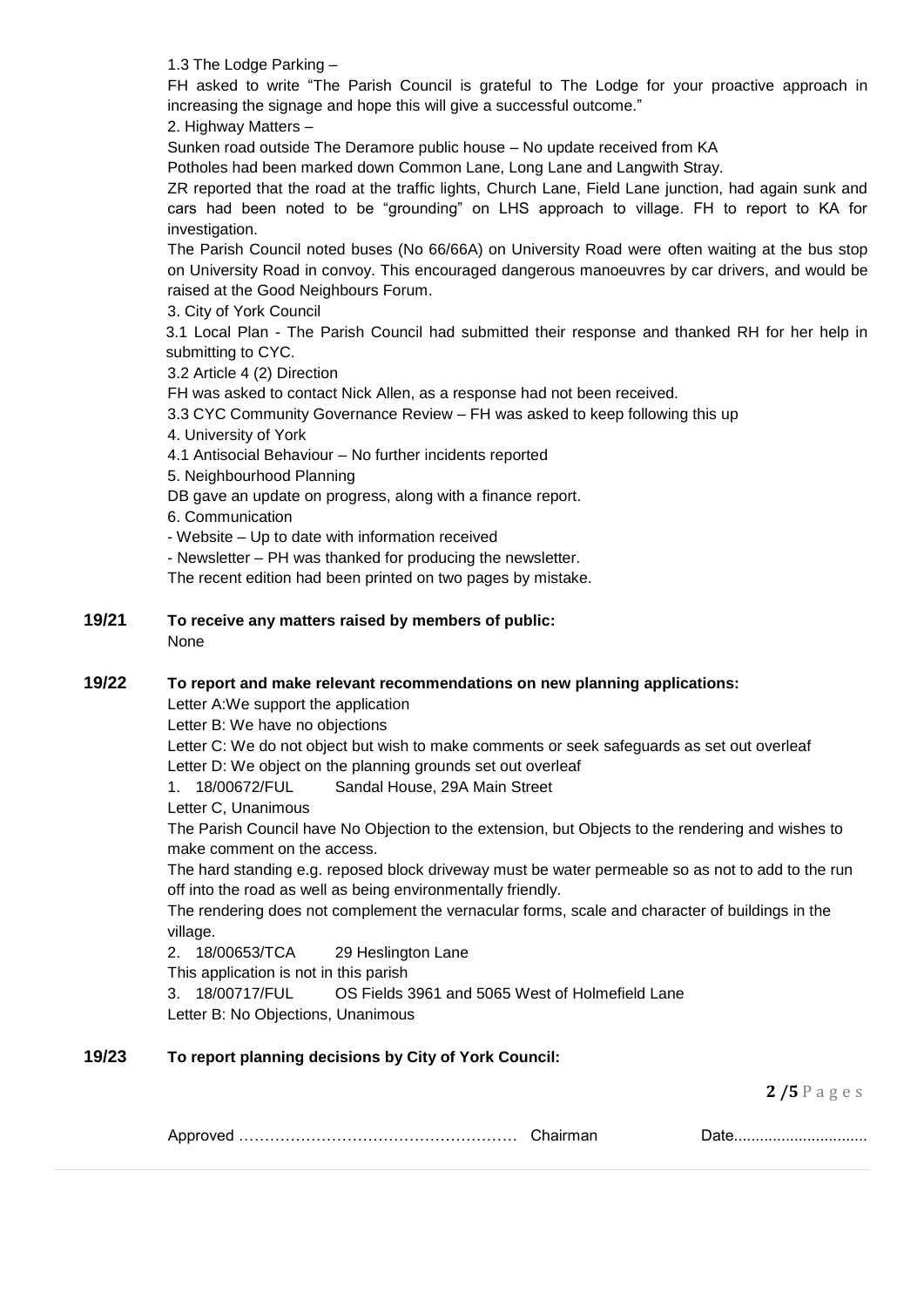|    | 18/00189/FUL | 8 Main Street          | Approved |
|----|--------------|------------------------|----------|
|    | 18/00305/ADV | Unit 5 Kimberlow Hill  | Approved |
| 3. | 18/00413/ADV | Kimberlow Hill Surgery | Approved |

## **19/24 To receive reports from representatives of following outside bodies:**

1. Ward Councillors – No report received2. North Yorkshire Police –The latest report was circulated by email and is attached at the end.

- 3 Heslington East Community Forum NTR
- 4. Good Neighbours Forum NTR
- 5. Ouse and Derwent Drainage Board NTR
- 6. Sports Field NTR
- 7. York Environment Forum -- DL reported that membership had been continued, there was a meeting last Tuesday, but there was nothing discussed relevant to the parish
- 8. Alms Houses NTR
- 9. The Meeting Room –

DL reported that the re-decoration was complete in the kitchen and entrance. There was an issue with the flooring which is ongoing. The Main Hall was still to do, but the fire place had been blackened. 10. Fulford & Heslington Ward –

The Parish Council had received, from a resident, three suggestions for Ward Funding

- \* Planting trees on grassed area between new school and Field Lane
- \* Planting bulbs in the same area
- \* Planting bulbs in grassed area at top of Main Street on the entrance to the village The school, CYC and possibly the University would need to be consulted. Cllrs agreed to put it June's agenda for further discussion.

#### **19/25 To receive any new correspondence received by the council:**

- Proposed footpath towards play area This would be on the June 2018 agenda. KA would be asked to seek advice from CYC Highways for improved signage.
- Long Term Parking Heslington Croft/School Lane PB had emailed Stephen Tallboys, York University about this matter
- CYC Flood Plan There will be a meeting in Fulford Social Hall, 6.00-8.00 p.m., 11Jun18
- School Governors raised concerns about speeding on Field Lane PB had requested more information after school governors had written asking for support for a 20MPH zone outside the school and for increasing the hard area outside the entrance. Cllrs agreed to put it June's agenda for further discussion.

# **19/26 To receive matters raised by members:**

None

## **19/27 To discuss matters raised by Parish Clerk/Responsible Financial Officer:**

1. Bookkeeping records for year ending 31 Mar 18 to date

No report issued, as only one month since year end

2. Financial management - Internal Controls, Property/Asset Checks, Internal/External Audits

- 2.1 Internal Audit Report
- The internal audit had been conducted, with no issues raised

3. General Data Protection Regulation (GDPR)

**3 /5** P a g e s

|  |  | <u>Dalv</u> |
|--|--|-------------|
|--|--|-------------|